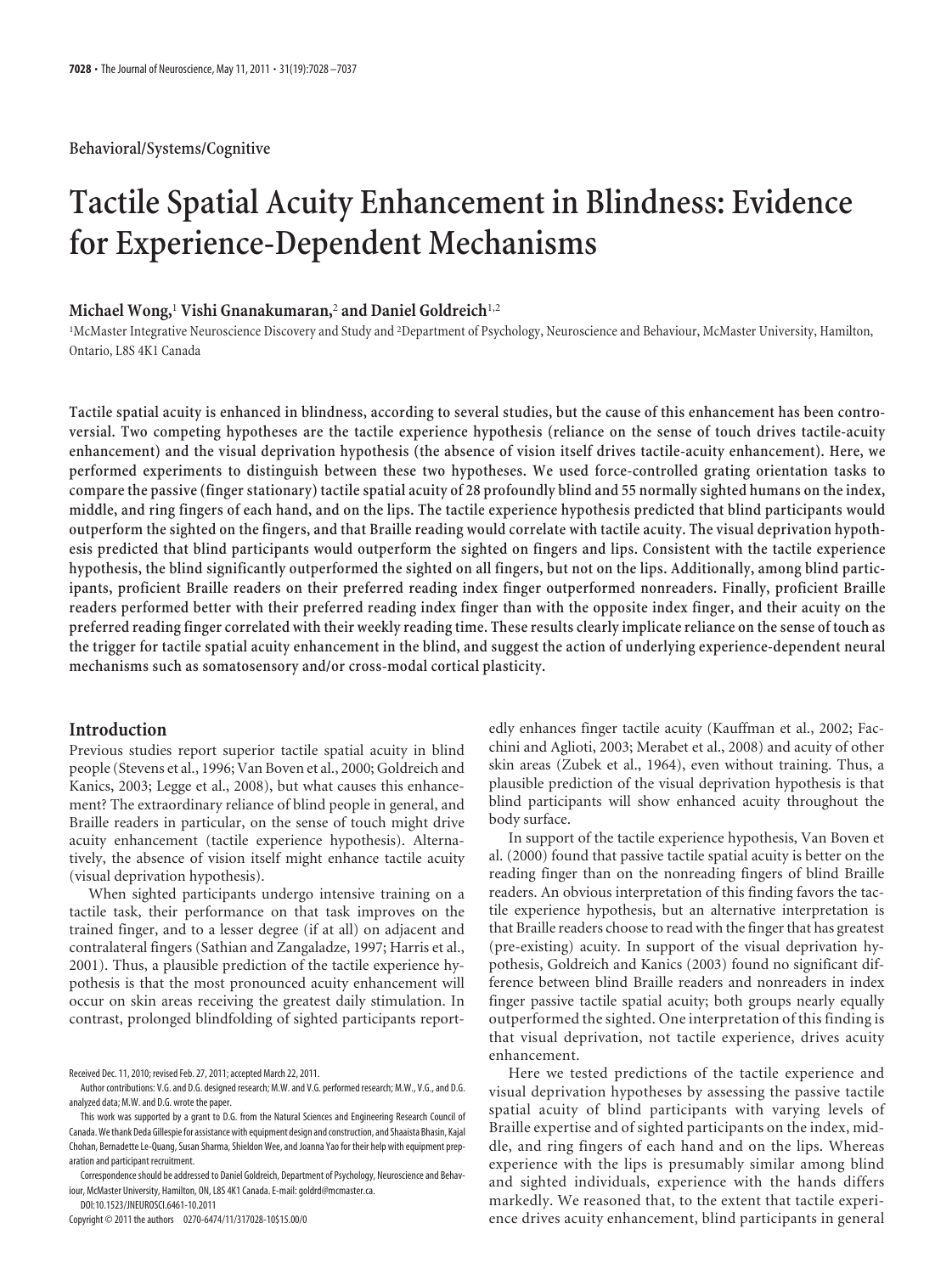would outperform the sighted on all fingers, and blind Braille readers would show especially good acuity on their reading fingers. To the extent that loss of vision drives tactile acuity enhancement, blind participants in general would outperform sighted participants on the fingers and lips.

Our results strongly support the tactile experience hypothesis. We discuss our findings with respect to two possible neural mechanisms: experience-driven enlargement of somatosensory cortical representations (Pascual-Leone and Torres, 1993; Sterr et al., 1998, 1999) and recruitment of occipital cortical areas for tactile tasks (Sadato et al., 1996, 1998, 2002, 2004; Cohen et al., 1999; Burton et al., 2002, 2006; Ptito et al., 2005; Stilla et al., 2008).

# **Materials and Methods**

*Participants.* We tested 55 normally sighted and 28 profoundly blind adults. The sighted group consisted of 29 men and 26 women, ranging in age from 19.8 to 66.1 years (mean, 39 years). Fifty-three were right-hand dominant and two were left-hand dominant, as assessed by a handedness survey (modified from Oldfield, 1971). The blind group consisted of 15 men and 13 women, ranging in age from 19.5 to 65.7 years (mean, 40 years). Twenty-six were right-hand dominant and two were left-hand dominant by handedness survey. Acceptance criteria ensured that blindness was of peripheral origin, that the degree of vision in blind participants did not exceed residual light perception (ability to see vague shapes and shadows, but inability to read print, even with magnification devices), that sighted participants did not have dyslexia (Grant et al., 1999), and that no participants in either group had diabetes (Hyllienmark et al., 1995), nervous system disorders, or index, middle, or ring fingertip injuries or calluses. All participants gave signed consent (consent form read aloud to blind participants) and received monetary compensation or course credit for their participation. All procedures were approved by the McMaster University Research Ethics Board.

We interviewed blind participants about their visual history and Braille expertise level, and proficient Braille readers about their reading history (e.g., age at which they started Braille training), style [which hand(s) and finger(s) they used to read], and habits (average weekly reading time).

The blind participants had no more than residual light perception, but their visual histories were quite varied. At one extreme were participants born with normal vision who then progressed through a stage of low vision (defined here as the ability to read print only by using magnification devices) to reach residual light perception. At the other extreme were participants born with residual light perception or less. Defining childhood as the period between birth and 12 years of age, we classified eight participants as congenitally blind (residual light perception or less at birth), seven as early blind (normal or low vision at birth declining to residual light perception or less by the end of childhood), and 13 as late blind (normal or low vision throughout childhood, declining to residual light perception or less in adulthood). Fourteen participants had residual light perception at the time of testing and 14 had no light perception.

The blind participants exhibited varying degrees of Braille reading expertise. Proficient Braille readers ( $n = 19$ ) were comfortable reading grade 2 (contracted) Braille. This standard Braille form represents common letter combinations (e.g., ch, sh, th) and words (e.g., and, but, can) using single Braille characters. Novice Braille readers  $(n = 4)$  were comfortable reading grade 1 (un-contracted) but not grade 2 Braille. Grade 1 is a beginner's Braille form that represents each letter of the alphabet with a separate Braille character. Nonreaders  $(n = 5)$  were blind participants who were either uncomfortable reading grade 1 Braille (e.g., stated that they would require hours or more to read a short grade 1 passage;  $n = 3$ ) or who had never learned to read any form of Braille  $(n = 2)$ . The period of blindness onset associated strongly with Braille expertise; all congenitally blind and early blind participants were proficient Braille readers (Table 1).

Of the 19 proficient Braille readers, 10 read with both hands and nine with a single hand. To determine reading hand and finger preference, we

|                                  | <b>Blindness onset</b> |                           |      |        |  |  |
|----------------------------------|------------------------|---------------------------|------|--------|--|--|
|                                  | Congenitally blind     | Early blind<br>Late blind |      | Total  |  |  |
| <b>Braille expertise</b>         |                        |                           |      |        |  |  |
| <b>Proficient Braille reader</b> | 8(2)                   | 7(1)                      | 4(3) | 19     |  |  |
| Novice Braille reader            | 0                      |                           | 4(4) | 4      |  |  |
| Nonreader                        | 0                      | $\Omega$                  | 5(4) |        |  |  |
| Total                            | 8                      |                           | 13   | 28(14) |  |  |

Number of participants with residual light perception are shown in parentheses.

asked all readers to indicate which single finger they would use to read Braille if asked to use just one. All Braille readers identified an index finger as the preferred reading finger. The dominant hand (as determined by handedness survey) was not always the preferred reading hand. Eight proficient readers preferred to read with the index finger of the nondominant hand. The four novice readers read with the index finger of the dominant hand.

We timed the proficient Braille readers as they read a short passage (652 characters in grade 2 Braille) silently at their normal reading speed. We observed the reading to verify each participant's reading style. A series of comprehension questions following the reading confirmed that all participants had understood the passage.

*Grating orientation task.* We used a two-interval forced choice (2-IFC) grating orientation task (GOT) to test the participants' ability to discern the orientations of grooved surfaces (square-wave gratings of equal groove and ridge widths) applied to the distal pads of the stationary index, middle, and ring fingers of each hand, and then to the two sides of the lower lip. The dependent measure (GOT threshold) was the groove width of the grating whose orientation the participant could perceive with 76% probability (corresponding to  $d' = 1$  on this 2-IFC task), as determined by a Bayesian adaptive tracking method (see Adaptive psychophysical method, below). We programmed all stimulus control routines in LabVIEW 6.1 for Macintosh (National Instruments).

The GOT provides a well controlled measure of passive tactile spatial acuity, uncontaminated by the nonspatial cues present in measures such as two-point discrimination (Johnson and Phillips, 1981; Craig and Johnson, 2000). Although many tactile activities, including Braille reading, are active tasks, our goal in this study was to test for consequences of tactile experience and/or visual deprivation specifically on passive (finger stationary) tactile spatial acuity, because we wished to isolate the purely sensory ability of the participants from their sensorimotor coordination, which presumably influences active tactile performance.

*Finger testing.* We used the tactile automated passive-finger stimulator (TAPS), described in detail in Goldreich et al. (2009). Briefly, the participant's arm rested comfortably in prone position on a tabletop. The distal pad of the tested finger lay over a tunnel in the table through which the stimulus surfaces rose to contact the skin. The surfaces, custom-made square-wave gratings (groove widths ranging from 0.25 to 3.10 mm in 0.15 mm increments), moved under computer control to contact the skin with 4 cm/s onset velocity, 50 g of contact force, and  $\sim$ 1 s contact duration (Fig. 1*A*). Plastic barriers placed gently against the sides of the finger prevented lateral movements, while a force sensor (micro switch FS; Honeywell) on the fingernail detected and discarded any trials with upward, downward, forward, or backward movements.

Before testing, the investigator carefully explained the task to the participant and answered any questions the participant had. The investigator then asked the participant to repeat the task instructions back to the investigator. The experiment proceeded only when the investigator was satisfied that the participant fully understood the task. The computer program randomly chose which hand to test first; the index, middle, then ring finger of that hand were tested, followed by the index, middle, then ring finger of the other. A series of practice trials, with auditory feedback identifying correct and incorrect responses, preceded testing on each finger (20 practice trials on the index finger and 10 each on the middle and ring fingers). The subsequent experimental block on each finger consisted of 40 trials without feedback. Participants received a 15 s break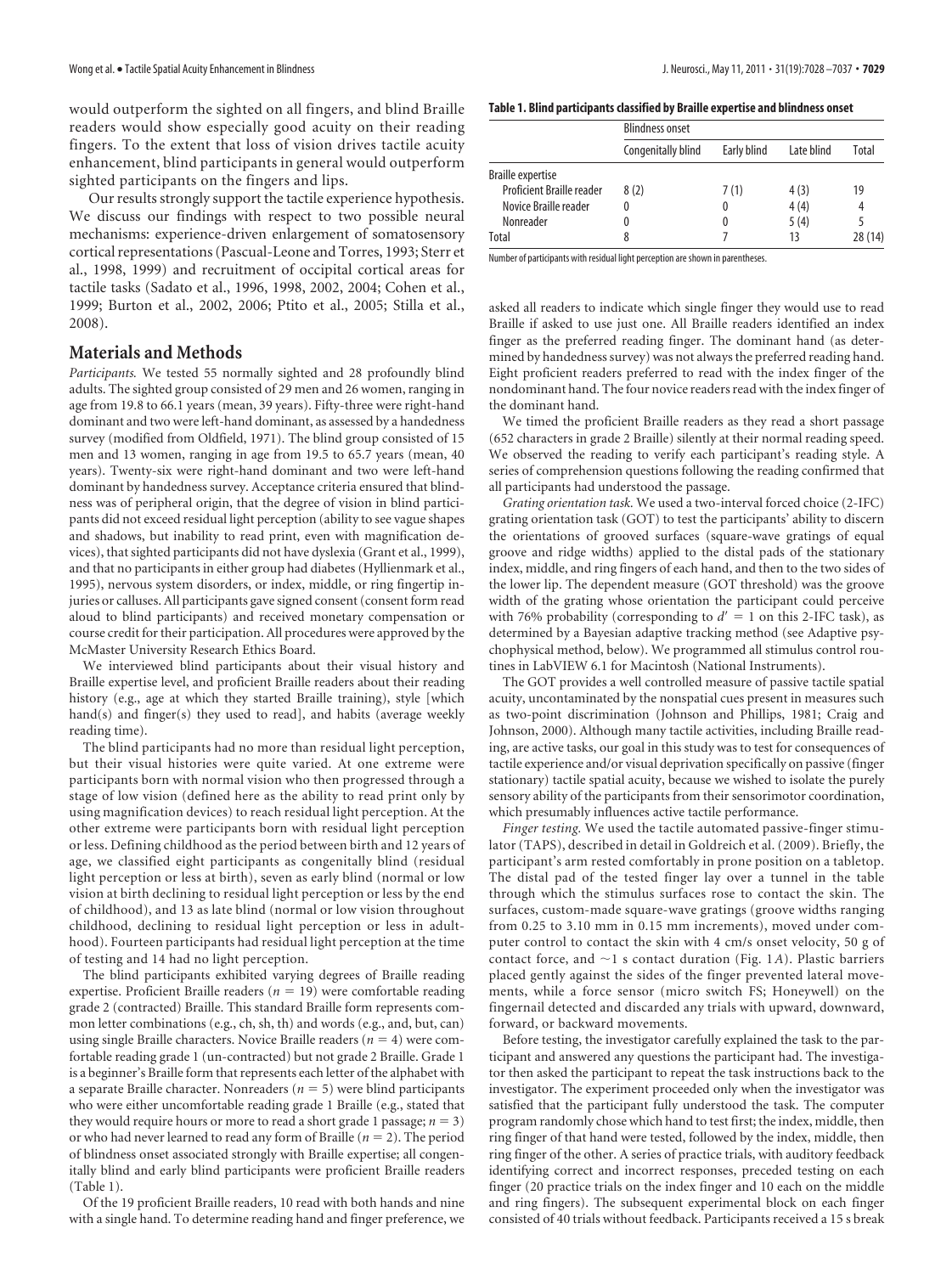

**Figure 1.** Grating orientation task. *A*, Finger testing. A computer-controlled rod rotated to press the selected stimulus surface against the fingertip with 50 g of force. The gratings are shown aligned horizontally. *B*, Lip testing. JVP Domes were held within a plastic tube (dotted rectangle). Two silicone rubber o-rings (thick black lines) surrounding the dome shaft and contacting the inner wall of the tube provided stability with minimal friction, allowing the shaft to slide backwards slightly upon lip contact. A sensor (gray rectangle) at the rear of the tube monitored the force with which the investigator pressed the JVP Dome orthogonally against the lip surface (right). Participants kept their mouths slightly open during stimulus application. The target force was 50 g. The gratings are shown aligned vertically. Images in *A* and *B* are not drawn to scale.

after every 20 trials, a 1 min break between fingers, and a 5 min break between hands. Each trial consisted of two sequential stimulus presentations (interstimulus interval, 2 s) with gratings of identical groove width but differing 90° in orientation. In one presentation, the grooves were aligned parallel (vertical) to and in the other transverse (horizontal) to the long axis of the finger. Stimulus order was chosen randomly. Participants indicated whether the horizontal orientation occurred in the first or second interval by pressing one of two buttons with the nontested hand. A Bayesian adaptive method (see Lip testing, below) adjusted groove width from trial to trial.

*Lip testing.* The participant's head was supported comfortably in an optometrist's chin-rest (Richmond Products); a thin sheet of soft foam, with a cut-out to accommodate the bridge of the nose, pressed gently against sighted participants' cheeks below eye level, and extended forward from the face to block the gratings from view. We tested the left and right sides of each participant's lower lip in the same order as the left and right hands, using dome-shaped square-wave gratings (JVP Domes, groove widths 0.35, 0.50, 0.75, 1.00, 1.25, 1.50, 2.00, 2.50, 3.00, and 3.50 mm; Stoelting).

We did not use TAPS to stimulate the lips, because TAPS pushes the stimulus surfaces upward through an opening in a tabletop; hence, the use of TAPS would have required participants to adopt an uncomfortable posture to establish contact between the stimulus surfaces and the lips. Instead, we developed a device to apply grating stimuli to the lips manually but with force control (Fig. 1*B*). We equipped one end of a plastic tube with a force sensor (micro switch FS; Honeywell). The experimenter inserted the shaft of the selected JVP dome into the other end of the tube; holding the tube, the experimenter then pressed the dome orthogonally against the lip vermillion with increasing force. The target force was 50 g, identical to that used during finger testing. The force sensor output was monitored by computer. Auditory tones (audible only to the experi-

menter through headphones) alerted the experimenter to the applied force. A low-frequency tone sounded at 40 g of contact force to warn the experimenter that the target force was approaching. A high-frequency tone sounded at 48 g to notify the experimenter to withdraw the stimulus. The reaction time of the experimenter was such that maximum applied force was usually close to the target force. Once the target force was reached, the experimenter withdrew the dome from the lips, rotated it 90° within the tube, and reapplied it to the participant's lips. The participant was asked to indicate whether the horizontal orientation occurred in the first or second interval by pressing one of two response buttons. The computer program automatically discarded trials with applied forces exceeding 65 g. An independent samples *t* test revealed no significant difference between the force applied to the lips of sighted (mean, 53 g; SD, 1 g) and blind (mean, 54 g; SD, 1 g) participants (two-tailed,  $t_{(78)} = 1.99$ ,  $p = 0.43$ .

For each side of the lip, five practice trials (with feedback for correct and incorrect answers) preceded a block of 30 experimental trials (without feedback). Participants received a 15 s break after every 15 experimental trials and a 3 min break between lip sides. The same computer program (Bayesian adaptive algorithm) used to test the fingers instructed the experimenter which dome to apply in each trial, and in which orientation order [vertical (grooves aligned up-down) then horizontal (grooves aligned left-right) or vice versa].

*Adaptive psychophysical method.* To estimate each participant's psychometric function, we used the Bayesian adaptive psi  $(\Psi)$  algorithm (Kontsevich and Tyler, 1999) (Fig. 2). This method calculates a posterior probability density function (PDF) for each participant's threshold stimulus level, corresponding to 76% correct response probability ( $d' = 1$  on the 2-IFC task). We implemented the  $\Psi$  algorithm as explained in detail in Goldreich et al. (2009). Briefly, following Kontsevich and Tyler (1999), we modeled d' as a power function of groove width, x, and we modeled the psychometric function (the probability of correct response at *x*),  $\Psi_{a,b,\delta}(x)$ , as a mixture of a cumulative normal function and a lapse rate term:

$$
d' = \left(\frac{x}{a}\right)^b
$$
  

$$
\Psi_{a,b,\delta}(x) = \frac{\delta}{2} + (1-\delta)\frac{1}{\sqrt{2\pi}} \int_{-\infty}^{d'/\sqrt{2}} \exp\left(-\frac{y^2}{2}\right) dy.
$$

We modified the  $\Psi$  algorithm to treat not only *a* (threshold) and *b* (slope), but also  $\delta$  (lapse rate) as unknown parameters. We initialized the algorithm with uniform prior probability density over psychometric function threshold (0.1–3.0 mm), slope (0.5–15.0), and lapse rate (0.01– 0.1). After each trial, the algorithm calculates the expected information gain (joint posterior PDF entropy reduction) associated with each groove width in the stimulus set and applies the groove width with the greatest expected information payoff. We marginalized the joint  $(a, b, \delta)$  posterior PDF over *b* and  $\delta$  to generate the posterior PDF for the *a* parameter. We took the mean of this posterior PDF as the estimate of each participant's tactile acuity (GOT threshold, corresponding to the participant's 76%-correct groove width, where  $d' = 1$ ).

During execution of the experiment, we calculated a likelihood ratio on each trial to determine whether participants were able to perform the task. This likelihood ratio compares the probability of the data under the hypothesis that the participant is guessing (50% correct probability) on every trial, to the probability of the data under the hypothesis that the participant's responses derive from a best-estimate psychometric function [average over the joint posterior PDF of  $\Psi_{a,b,\delta}(x)$ ]. When a subject is not guessing, the likelihood ratio approaches zero rapidly as the experimental block progresses. A likelihood ratio >5 after trial 10 was taken as evidence that the participant was guessing on every trial, and resulted in the termination of the testing block. In such cases, the participant's threshold value for that testing block was set to 3.1 mm, just above the maximum measurable threshold, and equivalent to the largest groove width in the finger testing set.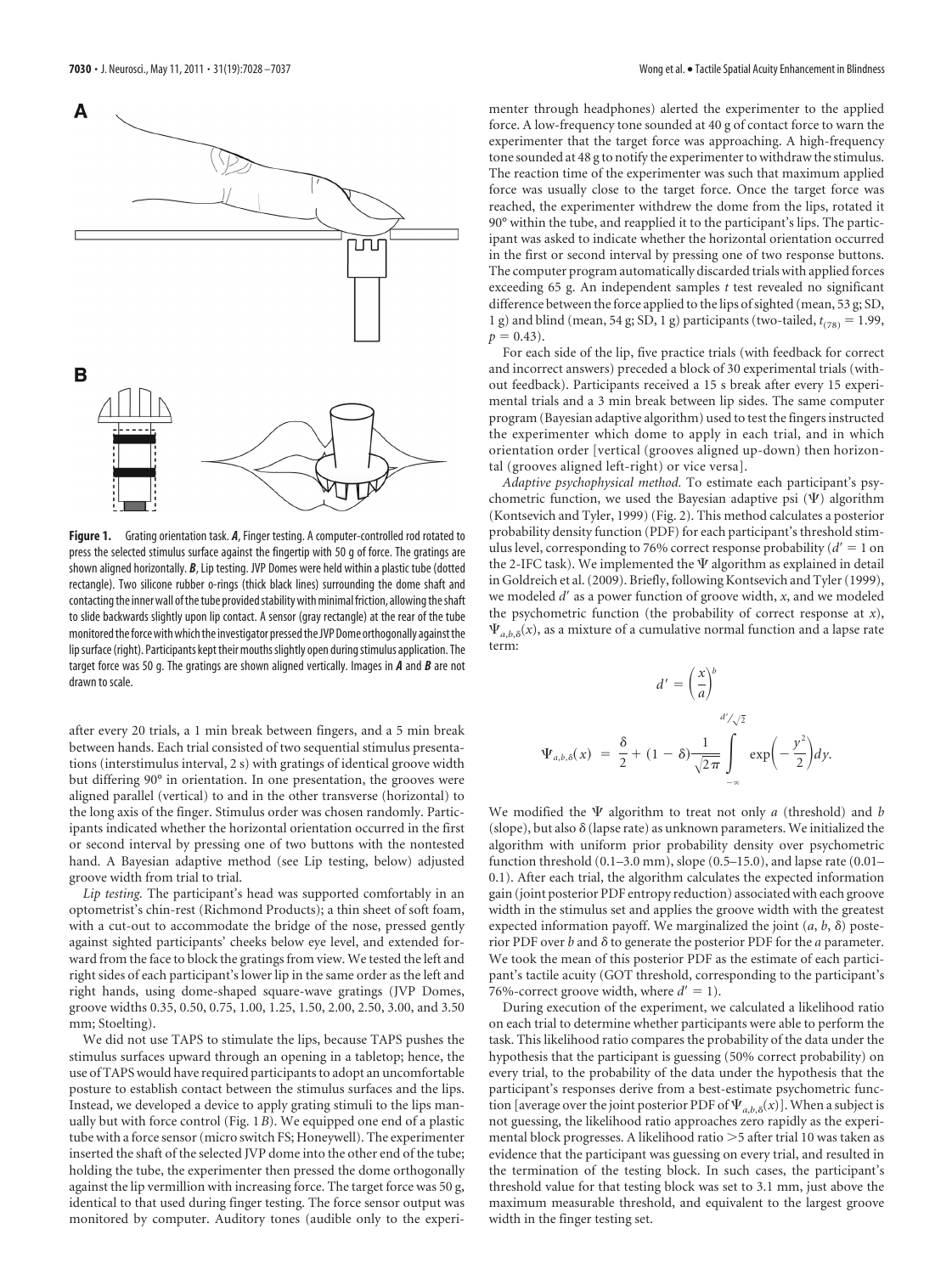

**Figure 2.** Adaptive psychophysical procedure.  $A$ , Correct  $(+)$  and incorrect (o) answers of a 30-year-old sighted male tested on the right middle finger. *B*, Best estimate of the participant's psychometric function. *C*, Bayesian posterior probability distribution for the participant's 76%-correct GOT threshold (groove width for which *d'*  $=$  1; see dotted lines in *B*).

The overall block completion rate in the study was 92% (the 83 participants completed a total of 609 of the 83  $\times$  8 = 664 testing blocks). A total of 24 blind (86%) and 39 sighted (71%) participants were able to complete all six finger testing blocks; a total of 23 blind (82%) and 54 sighted (98%) participants were able to complete both lip testing blocks. The age of participants was an important factor in their ability to complete the tasks, consistent with Tremblay et al. (2003). The mean age of the 23 participants (seven blind and 16 sighted) who failed to complete at least one of the eight testing block was 51.8 years old (SE, 3.1 years); in contrast, the mean age of the 60 participants who completed all eight testing blocks was 34.8 years old (SE, 2.0 years). The 17.0 year mean difference in ages between these two groups was highly significant ( $t_{(81)} = 4.575$ ,  $p < 0.001$ ).

The  $\Psi$  algorithm assumes a stationary psychometric function for each participant, but on occasion a participant may lose concentration at some point in a testing block, resulting in a consistent rightward drift of the estimated psychometric function as the participant begins to respond randomly to previously detectable groove widths. To assess participant concentration, we applied an offline concentration assessment procedure to all completed testing blocks. For each trial, *t*, in the testing block, we derived from the joint posterior PDF a guessing Bayes factor (a generalization of the likelihood ratio described above). This Bayes factor, BF<sub>p</sub> is the ratio of the probability of the participant's data (correct and incorrect responses,*r*) up to and including trial *t*, given random guessing, to the probability of the data given that the participant is using a psychometric function:

$$
BF_t = \frac{(0.5)^t}{\iiint P(r_1, r_2, \dots, r_t | \Psi_{a,b,\delta}) P(\Psi_{a,b,\delta}) d_a d_b d_{\delta}}
$$
  
<sub>a, b, \delta</sub>

In the vast majority of completed testing blocks, the Bayes factor fell consistently toward zero as the block progressed, as expected for a participant who is concentrating well on the task. In a small fraction of testing blocks, by contrast, the Bayes factor fell initially only to later rise dramatically, suggesting that the participant had lost concentration. We concluded that a participant had lost concentration during a testing block if the following three criteria were met: (1) at its lowest value during the testing block, the Bayes factor was  $\leq 0.01$ , indicating that the participant was initially concentrating well on the task; (2) the mean of the *a* parameter posterior PDF varied by  $\leq 0.15$  mm (equivalent to a single groove width step in the TAPS device) within a window of five consecutive trials that included the trial at which the Bayes factor was lowest, indicating that the algorithm had achieved a stable threshold estimate for the participant; and (3) the Bayes factor on the final trial (i.e.,  $t = 40$  for finger or 30 for lip) was  $>$  100 times the minimum Bayes factor in the testing block, indicating a persistent loss of concentration. In such cases, we took as the participant's threshold the mean of the *a* parameter posterior PDF calculated at the trial where the Bayes factor was minimum. A mere 2% of completed testing blocks were flagged by this procedure as loss-of-concentration blocks (13 of 609 completed blocks).

*Data analysis.* We performed *t* tests and analyses of covariance (ANCOVA) using SPSS Statistics v19 (IBM) for Macintosh, with an  $\alpha$ -level of 0.05. The ANCOVA models, with age as a covariate, were type III sum-of-squares testing for main effects of all factors, and for withinsubject factor by between-subject factor interactions. The mean of the *a* parameter posterior PDF (participant's 76%-correct GOT threshold) was the dependent measure used in all statistical analyses, with the exception of the analyses on the combined data from the present study and a previous GOT study from our lab (Goldreich and Kanics, 2003).

Goldreich and Kanics (2003) used TAPS with a two-down one-up adaptive staircase protocol to measure 70.71% GOT thresholds from 43 blind and 47 sighted participants on a single index finger: the preferred index reading finger of Braille readers and the index finger of the dominant hand in blind nonreaders and sighted participants. They tested each participant on five blocks at 50 g of contact force, and 5 blocks at 10 g of contact force. The experiments reported in Goldreich and Kanics (2003) took place in Duquesne University (Pittsburgh, PA), and the current study took place in McMaster University (Hamilton, ON, Canada). The two studies provide independent participant samples: none of the participants in the present study had previously participated in Goldreich and Kanics (2003). For the combined-data analyses (see Combined data support effects of Braille expertise and weekly reading time on tactile acuity, below), we used the mean 50 g threshold for each participant tested in Goldreich and Kanics (2003), the same contact force used in the present study. For each participant in the present study, we identified the index finger corresponding to that tested in Goldreich and Kanics (2003): for Braille readers, the preferred reading finger; for blind nonreaders and sighted participants, the index finger of the dominant hand. We used the participant's best-estimate psychometric function on that finger to derive the 70.71% GOT threshold. To compare the thresholds of blind Braille readers, blind nonreaders, and sighted participants, we matched the categorization method used in Goldreich and Kanics (2003) by collapsing the proficient and novice Braille reader groups in the present study together into a single Braille reader group. To assess the effect of weekly Braille reading time, we included the reading time data from all readers with recorded reading times; this included all Braille readers tested in Goldreich and Kanics (2003) and all proficient readers tested in the present study.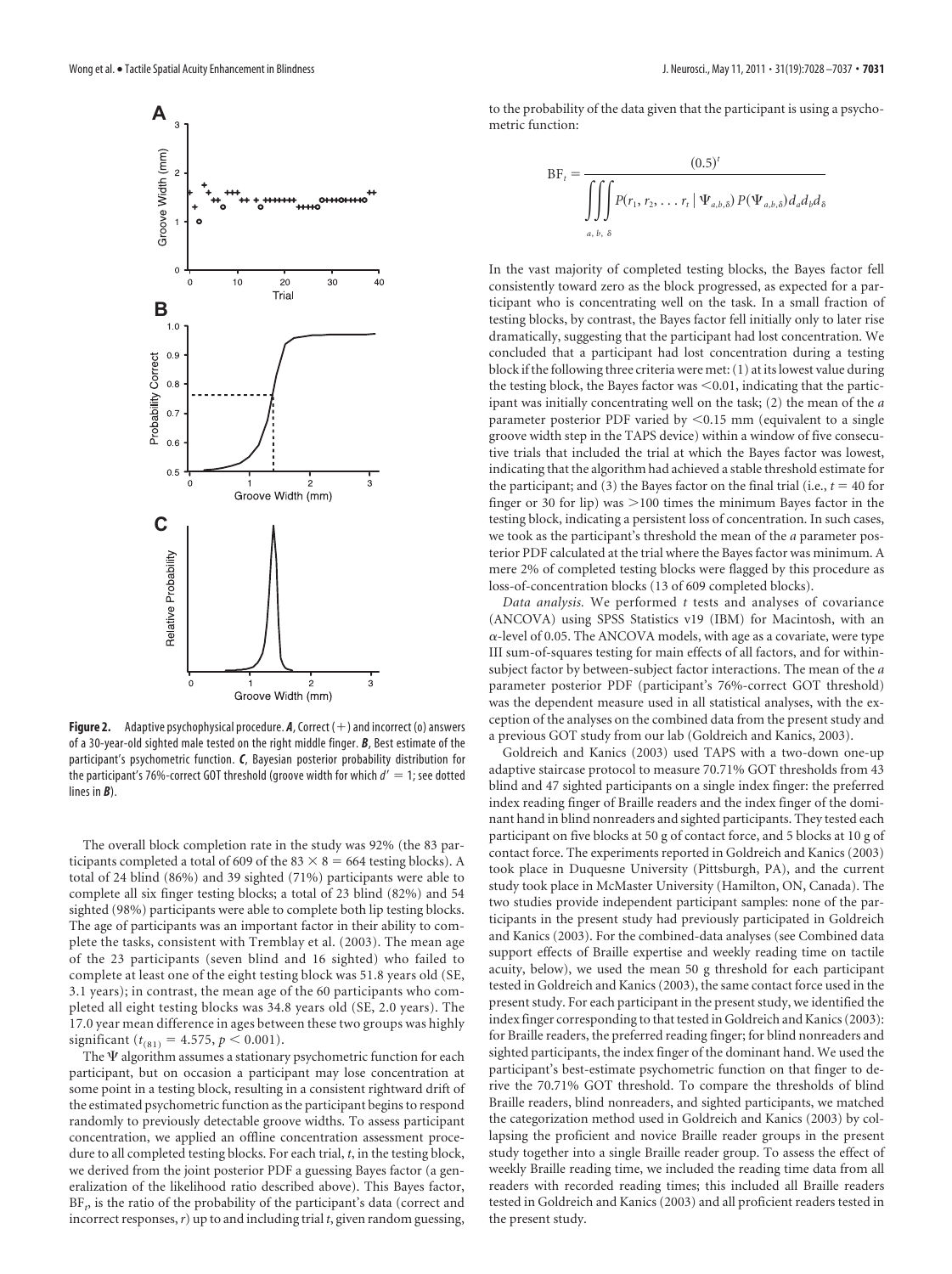

**Figure 3.** GOT thresholds of blind and sighted participants on fingers and lip. *A*, Dominant hand and side of lip corresponding to dominant hand. *B***,** Nondominant hand and side of lip corresponding to nondominant hand. Threshold values for all participants were adjusted to those of a sex-neutral 39-year-old (the mean age of the participant sample). Means  $\pm$  1 SE.

**Table 2. Effect sizes for age, sex, and vision by test site**

|        | Test site |        |       |             |       |        |       |            |
|--------|-----------|--------|-------|-------------|-------|--------|-------|------------|
|        | Dominant  |        |       | Nondominant |       |        |       |            |
|        | Index     | Middle | Rina  | Lip         | Index | Middle | Rina  | Lip        |
| Age    | 0.025     | 0.017  | 0.018 | 0.019       | 0.020 | 0.022  | 0.022 | 0.024      |
| Sex    | 0.413     | 0.226  | 0.413 | (0.243)     | 0.213 | 0.221  | 0.315 | (0.231)    |
| Vision | 0.259     | 0.256  | 0.214 | (0.125)     | 0.096 | 0.318  | 0.225 | $(-0.048)$ |

Effect sizes for age (millimeter threshold increase per year), sex (male - female threshold difference, in millimeters; positive values indicate that women outperformed men), and vision (sighted  $-$  blind threshold difference, in millimeters; positive values indicate that blind outperformedsighted) by testsite. Averages of the entries for thesix fingers: age effect, 0.02 mm per year; sex effect, 0.3 mm; vision effect, 0.2 mm. Parentheses denote parameter estimates associated with nonsignificant main effects.

#### **Results**

### **Blind participants outperformed sighted peers on the fingertips but not on the lips**

To compare the tactile acuity of blind and sighted participants on the fingers, we performed a 2  $\times$  2  $\times$  3  $\times$  2 (vision  $\times$  hand  $\times$ finger  $\times$  sex) age-controlled ANCOVA on the grating orientation thresholds of all study participants. This analysis revealed significant main effects of vision ( $F_{(1,79)} = 5.527$ ,  $p = 0.021$ ), finger  $(F_{(2,158)} = 3.080, p = 0.049)$ , age  $(F_{(1,79)} = 54.654, p < 0.001)$ , and sex  $(F_{(1,79)} = 10.285, p = 0.002)$  (Fig. 3, Table 2). Blind participants outperformed their sighted peers by an average of 0.2 mm; acuity worsened with age by 0.02 mm per year; and women outperformed men by 0.3 mm. Each of these effects was equivalent across the fingers (no significant finger  $\times$  vision, finger  $\times$ age, or finger  $\times$  sex interactions). In addition, polynomial contrasts indicated a significant increase in threshold from index to middle to ring finger (linear contrast,  $F_{(1,79)} = 4.488$ ,  $p = 0.037$ ; quadratic contrast, not significant). Thresholds did not vary significantly by hand (dominant vs nondominant).

In contrast to the marked acuity differences between blind and sighted participants on the fingers, the two groups performed equivalently with the lips (Fig. 3). A 2  $\times$  2  $\times$  2 (vision  $\times$  lip side  $\times$ sex) age-controlled ANCOVA revealed a significant main effect of age  $(F_{(1,79)} = 26.187, p < 0.001)$  but no significant effects of vision ( $F_{(1,79)} = 0.068$ ,  $p = 0.795$ ), sex, or lip side. Although not significant, women tended to outperform men on the lips  $(F_{(1,79)} =$ 2.793,  $p = 0.099$ ) (Table 2). Since the procedures we used to test the fingers (automated stimulus delivery using custom-made gratings) differed from those we used to test the lips (manual stimulus delivery using JVP Domes), we did not perform statistical analyses to compare finger performance to lip performance. We note, however, that lip thresholds were clearly lower than finger thresholds.

#### **Proficient Braille readers on the reading hand outperformed blind nonreaders**

Since the blind participants significantly outperformed their sighted peers on the fingers but not on the lips, we next attempted to discern the cause of the superior finger performance by investigating determinants of tactile acuity within the blind group. For this purpose, we classified the blind participants according to three factors: Braille reading expertise, blindness onset period, and current light perception. The Braille expertise factor comprised three levels: proficient, novice, and nonreaders. The blindness onset factor comprised three levels: congenital, early, and late blind. The light perception factor comprised two levels: residual light perception and no light perception.

To examine the effects of these three factors on finger tactile acuity, for each blind participant we performed a 2  $\times$  3  $\times$  3  $\times$  3  $\times$ 2  $\times$  2 (hand  $\times$  finger  $\times$  Braille expertise  $\times$  blindness onset  $\times$ light perception  $\times$  sex) age-controlled ANCOVA. The hand factor comprised two levels: preferred reading hand (or dominant hand for nonreaders) and opposite hand. This analysis revealed a marginally significant main effect of Braille expertise  $(F_{(2,20)} =$ 3.317,  $p = 0.057$ ), but no effects of blindness onset or of light perception (Fig. 4). Parameter estimates revealed that the acuity of proficient readers on the index and middle fingers of the preferred reading hand was significantly better than that of nonreaders on the corresponding fingers of the dominant hand (index finger: nonreader  $-$  proficient reader threshold difference,  $1.12$ mm,  $p = 0.009$ ; middle finger: nonreader  $-$  proficient reader threshold difference, 0.96 mm,  $p = 0.036$ ) (Fig. 4*A*). No other significant differences were observed between proficient, novice, and nonreaders.

As with the fingers, we tested for effects of Braille expertise, blindness onset, and light perception on lip thresholds. We performed a  $2 \times 3 \times 3 \times 2 \times 2$  (lip side  $\times$  Braille expertise  $\times$  blindness onset  $\times$ light perception  $\times$  sex) age-controlled ANCOVA. This analysis revealed no main effects of Braille expertise, blindness onset, or light perception (Fig. 4).

### **Among proficient Braille readers, the reading finger outperformed the opposite index finger, and reading finger acuity correlated with weekly reading time**

The previous analysis suggested an association between Braille reading and heightened tactile acuity on the index finger. To further investigate effects of Braille reading on tactile acuity, we analyzed for effects of Braille reading frequency (reading hours per week) and Braille reading style (one index finger or both index fingers) among the proficient Braille readers.

We reasoned that if Braille reading enhances tactile acuity, participants who read with a single index finger would have lower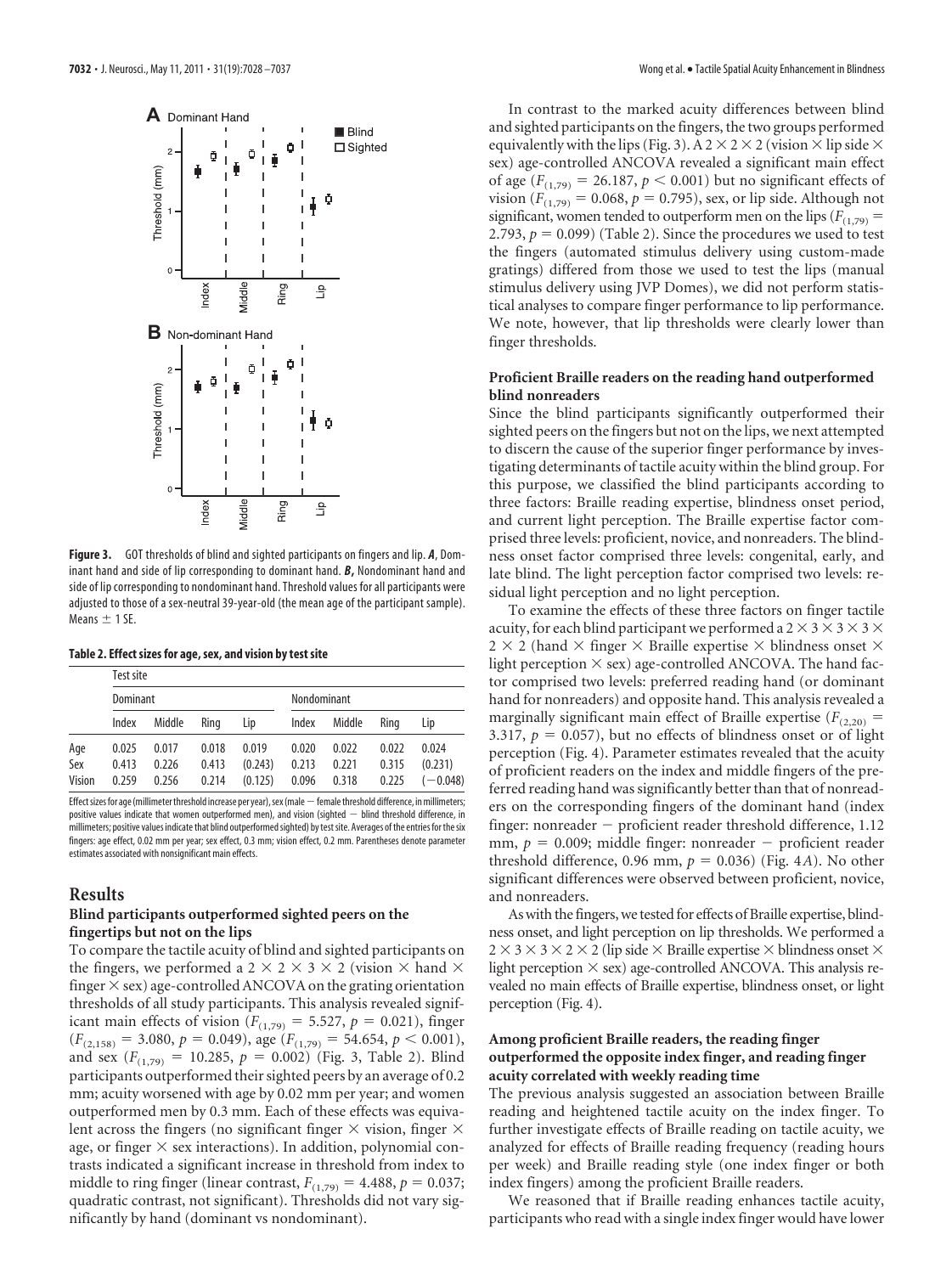

**Figure 4.** Effects among blind participants of blindness characteristics. *A*, Braille expertise [proficient (Prof.), novice, nonreader (Non.)]. *B*, blindness onset [congenital (Con.), early, late]. *C*, Light perception (residual, none). Left, Preferred reading or dominant hand; right, opposite hand. Threshold values for all participants were adjusted to those of asex-neutral 39-year-old. Numbers of participants in each subgroup are indicated in parentheses. Bars show mean threshold  $\pm$  1 SE, on index (I), middle (M), and ring (R) fingers, and lip (L).

thresholds on that finger than on the opposite, nonreading index finger. In contrast, those who read with both index fingers might have equal acuity on the two fingers. Consistent with these predictions, paired-samples *t* tests revealed that the reading index finger of one-index finger readers had significantly lower mean threshold than the opposite index finger (one-tailed,  $t_{(8)} = 1.894$ ,  $p = 0.047$ , whereas the preferred reading index finger and opposite index finger of two-index readers did not differ significantly in threshold (one-tailed,  $t_{(9)} = 0.125$ ,  $p = 0.45$ ), nor did thresholds differ significantly between homologous middle or ring fingers among either one-index or two-index readers (onetailed paired-sample *t* tests, *p* values Bonferroni corrected for multiple comparison,  $p > 0.05$ ) (Fig. 5).

We further reasoned that if Braille reading enhances tactile acuity, participants who read more frequently would show lower thresholds on the preferred reading finger. For each finger of the proficient readers, we performed an ANCOVA with independent variables weekly Braille reading time, Braille reading speed, sex, and age. Consistent with the prediction, on the preferred reading index finger, we found a significant effect of weekly Braille reading time ( $F_{(1,14)} = 6.186$ ,  $p = 0.026$ ). This effect was exclusive to the preferred reading index finger; no significant main effect of weekly reading time or reading speed was found on any of the



**Figure 5.** GOT thresholds of proficient Braille readers on all six fingers. *A*, Two-index-finger readers ( $n=10$ ). *B*, One-index-finger readers ( $n=9$ ). Gray bars, Mean threshold of each finger on the preferred reading hand; white bars, mean threshold of each finger on the opposite hand. Means  $\pm$  1 SE.

other five fingers (Fig. 6*A*). Further, the trend for thresholds to decrease with weekly reading time extended to both index fingers among participants who read with both hands (Fig. 6*B*), but was evident only on the single reading index finger among those who read with just one hand (Fig. 6*C*).

## **Combined data support effects of Braille expertise and weekly reading time on tactile acuity**

Finally, we asked whether the effects of Braille experience on tactile spatial acuity would hold true when the present data were combined with data from a previous GOT study from our laboratory that tested 34 blind Braille readers, nine blind nonreaders, and 47 sighted participants on a single index finger only (Goldreich and Kanics, 2003): for Braille readers, the preferred reading finger; for blind nonreaders and sighted participants, the index finger of the dominant hand. This combined analysis included 173 participants: 57 Braille readers, 14 blind nonreaders, and 102 sighted participants.

We first compared the index finger thresholds [as defined in Goldreich and Kanics 2003] (see Materials and Methods, above) of blind Braille readers, blind nonreaders, and sighted participants, with a 3 (participant group: blind Braille reader, blind nonreader, sighted)  $\times$ 2 (sex) 2 (study) age-controlled ANCOVA. This analysis revealed significant main effects of participant group ( $F_{(2,167)} = 9.390$ ,  $p <$ 0.001), sex ( $F_{(1,167)} = 10.585$ ,  $p = 0.001$ ), and age ( $F_{(1,167)} = 56.639$ ,  $p < 0.001$ ). The analysis showed no significant effect of study  $(F_{(1,167)}=0.078, p=0.78)$ , indicating that, in general, thresholds did not differ significantly between Goldreich and Kanics (2003) and the current study.

*Post hoc* pairwise comparisons with Bonferroni correction indicated a significant difference between the thresholds of Braille readers and sighted participants ( $p < 0.001$ ); thresholds tended to increase from Braille readers to blind nonreaders to sighted participants (Fig. 7*A*). Parameter estimates revealed that Braille readers outperformed their sighted peers by 0.38 mm (95% confidence interval,  $0.21-0.55$  mm), nonreaders (nonsignificantly)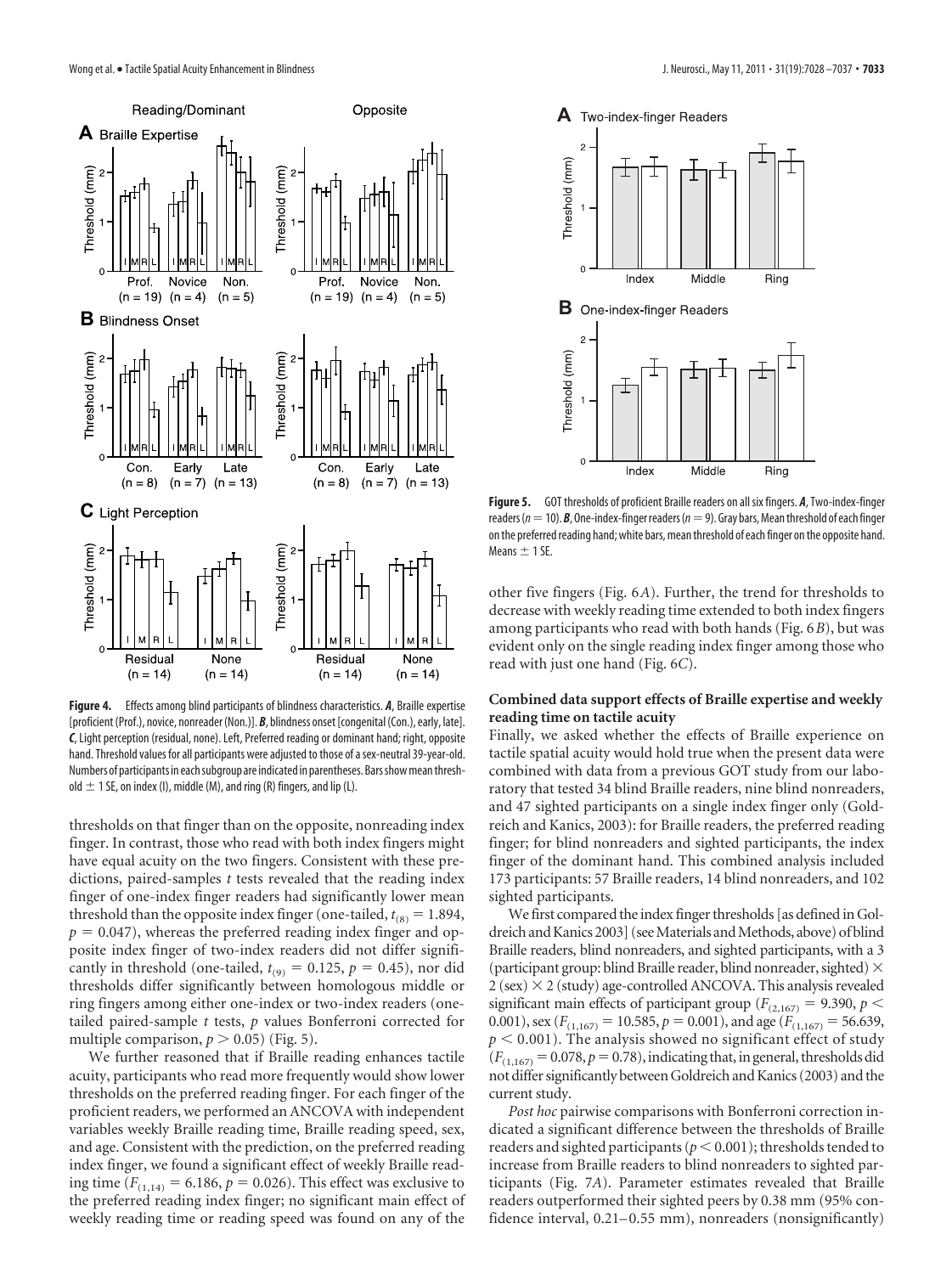![](_page_6_Figure_1.jpeg)

**Figure 6.** GOT thresholds of proficient Braille readers versus Braille reading hours per week  $(h/w)$ . **A**, All proficient readers ( $n = 19$ ). **B**, Those who read with both index fingers ( $n = 10$ ).  $C$ , Those who read with a single index finger ( $n=9$ ). Circles, Fingers on preferred reading hand; squares, fingers on opposite hand; left, index fingers; right, middle and ring fingers. Regression lines are shown for each finger (solid, preferred reading hand; dotted, opposite hand). Threshold values were adjusted to those of a sex-neutral 39-year-old.

outperformed their sighted peers by 0.14 mm (95% confidence interval,  $-0.16-0.45$  mm), women outperformed men by 0.27 mm, and acuity worsened with age by 0.021 mm per year. The effect of age tended to be more pronounced in sighted than in blind participants. Among sighted participants, thresholds increased with age (*p* 0.001) by 0.026 mm per year (95% confidence interval, 0.019–0.032 mm/year); among blind participants, thresholds increased with age  $(p < 0.001)$  by 0.016 mm/year (95% confidence interval, 0.007– 0.025 mm/year).

Last, focusing on the Braille readers, we assessed the effect of weekly Braille reading time on the acuity of the preferred reading finger. An ANCOVA with independent variables sex, age, weekly reading time, and study revealed significant main effects of weekly reading time  $(F_{(1,48)} = 5.300, p = 0.026)$  and of study ( $F_{(1,48)} = 4.126$ ,  $p = 0.048$ ). Like the data from the present study, the data from Goldreich and Kanics (2003) showed a trend for acuity to improve with increasing reading time. The proficient Braille readers tested in the current study, however, tended to outperform the Braille readers tested in Goldreich and Kanics (2003) and to show steeper improvement in acuity with weekly reading. Collectively, the data from the two studies reveal significant acuity improvement with weekly reading time: GOT thresholds decreased by 0.011 mm per hour weekly reading (95% confidence interval, 0.001– 0.021 mm per hour) (Fig. 7*B*).

![](_page_6_Figure_6.jpeg)

**Figure 7.** Index finger GOT thresholds of participants from the current study and from Goldreich and Kanics (2003). *A*, Blind Braille readers, blind nonreaders, and sighted participants' thresholds combined across the two studies. Thresholds for Braille readers are from the preferred reading index finger; for blind nonreaders and sighted participants, from the index finger of the dominant hand. *B*, Braille readers' GOT thresholds versus Braille reading hours per week (h/w). Filled circles and dashed regression line, Current study participants; open circles and dotted regression line, participants from Goldreich and Kanics (2003); solid line, regression on data from all participants, combined across studies. Threshold values are 70.71%-correct thresholds, adjusted to those of a sex-neutral 39-year-old.

Thus, the combined data from the present study and Goldreich and Kanics (2003) confirm that both Braille expertise (Fig. 7*A*) and Braille use (Fig. 7*B*) correlate with index finger tactile spatial acuity.

# **Discussion**

We found that blind participants better resolve spatial details with the stationary fingertips than do sighted participants, but that the two groups perceive equivalently with the lips. Furthermore, we found evidence linking Braille reading with enhanced fingertip acuity. These results suggest that tactile experience drives tactile acuity enhancement in blindness.

#### **Effects of test site, sex, and age**

Here we compare our findings to those of previous grating orientation task studies. The GOT is a rigorous test of passive tactile spatial acuity, as it requires participants to attend to the spatial pattern of the afferent population discharge, unlike other tests, such as two-point discrimination or smooth-groove discrimination, that involve neural response magnitude as well as spatial cues (Johnson and Phillips, 1981; Craig and Johnson, 2000; Gibson and Craig, 2002, 2006; Goldreich and Kanics, 2006).

As previously reported (Van Boven and Johnson, 1994; Sathian and Zangaladze, 1996), we found that acuity on the lips exceeds that on the fingertips. We found further that acuity worsens from index to middle to ring fingertips, consistent with previous reports show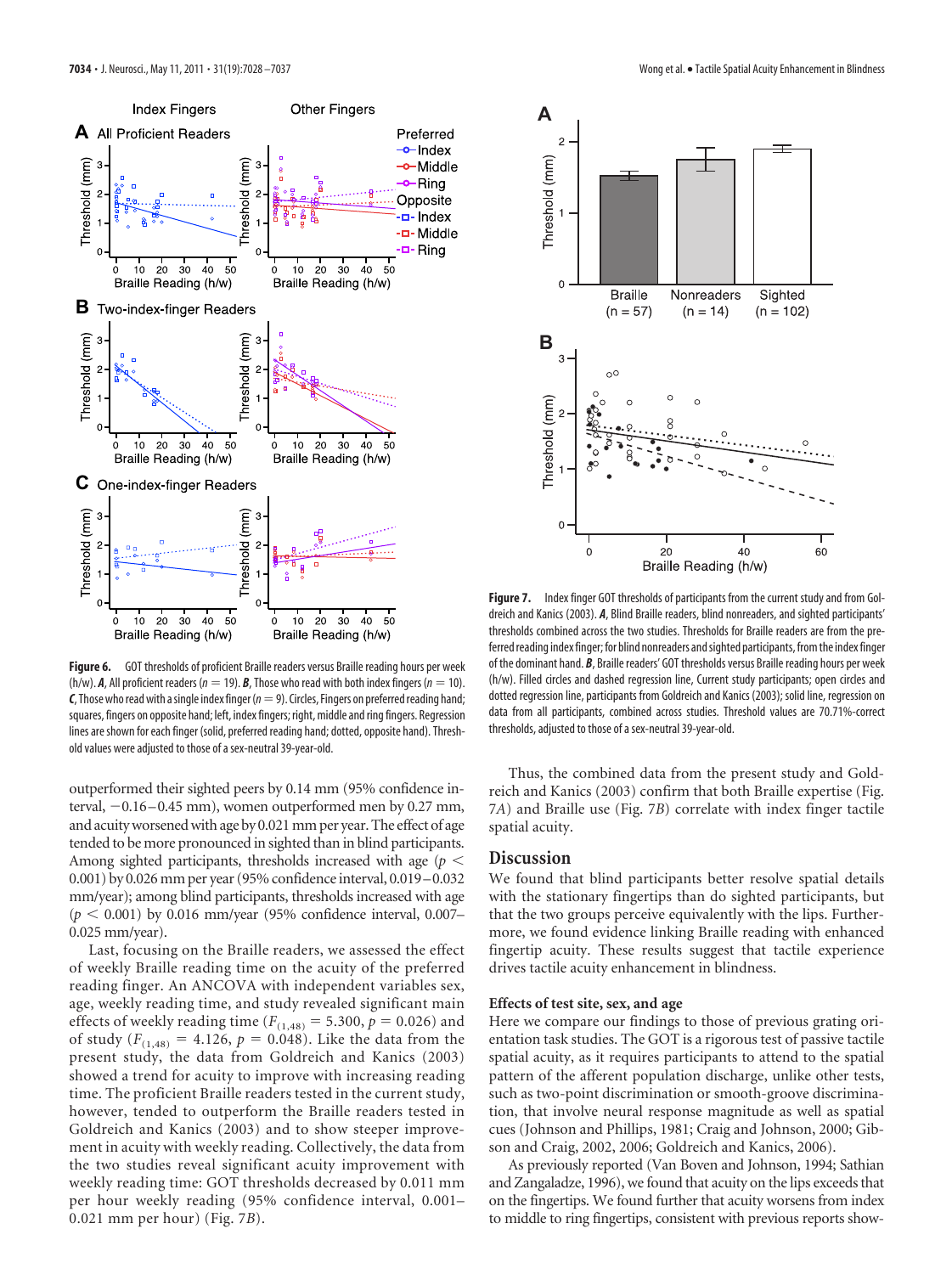ing significant effects or trends in this direction (Sathian and Zangaladze, 1996; Vega-Bermudez and Johnson, 2001; Grant et al., 2006; Duncan and Boynton, 2007).

We found that women outperformed men on the fingertips, as reported previously (Goldreich and Kanics, 2003; Peters et al., 2009). Passive spatial acuity worsens with increasing fingertip surface area, perhaps reflecting lower Merkel mechanoreceptor density in larger fingers; thus, on average women have better acuity than men because women have smaller fingers (Peters et al., 2009). Consistent with Chen et al. (1995) and Wohlert (1996), we found that women also tended to outperform men on the lips; the basis for a sex difference in lip acuity is unclear.

We found that thresholds on index, middle, and ring fingertips increased with age at a rate similar to that reported in previous index fingertip studies (Goldreich and Kanics, 2003; Manning and Tremblay, 2006; for non-grating-orientation studies, see Stevens et al., 1996; Goldreich and Kanics, 2006). Thresholds also increased with age on the lips, as reported previously (Wohlert, 1996; for non-grating-orientation studies, see Stevens et al., 1996; Caisey et al., 2008). Age-associated receptor loss may underlie these effects (Bruce, 1980). Interestingly, whereas passive spatial acuity worsens with age in blind and sighted participants, active acuity worsened with age in sighted individuals (Legge et al., 2008; Master et al., 2010) but not in blind Braille readers (Legge et al., 2008), perhaps reflecting superior sensorimotor coordination in Braille readers, or superior ability to interpret temporally modulated stimuli (Bhattacharjee et al., 2010).

#### **Evidence that tactile experience drives acuity enhancement**

As predicted by the tactile experience hypothesis, we found that blind participants outperformed sighted participants on the fingertips, which blind individuals rely upon to an extraordinary degree in daily life. In contrast, and also as predicted by the tactile experience hypothesis, blind and sighted participants performed equivalently on the lips (Fig. 3). These results are in agreement with previous studies comparing blind and sighted participants on the fingers (Stevens et al., 1996; Van Boven et al., 2000; Goldreich and Kanics, 2003, 2006; but see Grant et al., 2000; Alary et al., 2009) and lips (Stevens et al., 1996).

In further support of the tactile experience hypothesis, we found that on their preferred reading index finger, Braille readers outperformed blind nonreaders (Fig. 4); that among those who read Braille proficiently with a single index finger, that finger outperformed the homologous finger on the opposite hand (Van Boven et al., 2000); and that among those who read with both index fingers, those two fingers had equivalent acuity (Fig. 5).

Finally, among proficient readers, we found a significant correlation between weekly reading time and tactile acuity on the preferred reading index finger. This trend extended to both index fingers among participants who read with both hands, but was seen only on the single reading index finger among those who read with just one hand (Fig. 6).

These results provide clear and consistent support for the hypothesis that tactile experience drives acuity enhancement.

We note that Braille reading style varies widely among proficient readers; nonindex fingers commonly assist index fingers in reading or tracking the line. In addition, index finger acuity enhancement may transfer partially to adjacent fingers (Sathian and Zangaladze, 1997; Harris et al., 2001). These considerations may explain the acuity difference observed between blind nonreaders and Braille readers on the middle finger of the reading hand (Fig. 4*A*) and the apparent influence of weekly reading on the acuity of some nonindex fingers (Fig. 6*B*, right).

The results of the current study are generally in agreement with those of a previous GOT study from our laboratory. Testing participants on a single index finger, Goldreich and Kanics (2003) reported effects of blindness, sex, and age very similar to those reported here and, like the current study, found no effects of blindness onset period or light perception level. Unlike the current study, however, Goldreich and Kanics (2003) did not find performance differences between Braille readers and blind nonreaders. This difference between the studies is due, we suspect, to random sampling variability: the Braille readers in Goldreich and Kanics (2003) performed somewhat worse, and the nonreaders better, than those here. Nevertheless, the combined data reveal that Braille readers (who experience more frequent tactile stimulation than blind nonreaders) tend to outperform blind nonreaders, and that blind nonreaders (who rely more on touch than do sighted participants) tend to outperform sighted participants (Fig. 7*A*). Further, among Braille readers, the combined data reveal significant improvement in tactile acuity with weekly reading time (Fig. 7*B*). These observations are consistent with the tactile experience hypothesis.

In conclusion, although we cannot rule out a concomitant permissive or facilitatory influence of visual deprivation, the most parsimonious explanation for our data is that tactile experience drives tactile spatial acuity enhancement in blindness. An interesting question for future research is whether, to produce lasting acuity enhancement, tactile experience must be accompanied by focused attention such as occurs during Braille reading and other purposeful tasks. In this regard, it is noteworthy that prolonged, unattended vibratory stimulation reversibly improves fingertip spatial acuity (Godde et al., 2000; Hodzic et al., 2004).

#### **Possible neural mechanisms**

Two neural mechanisms that might mediate tactile acuity enhancement in blindness are intra-modal somatosensory plasticity and cross-modal plasticity. Intra-modal somatosensory plasticity occurs when intensive reliance on particular fingers (e.g., for Braille reading) enlarges the parietal somatosensory cortical representations of those fingers (Pascual-Leone and Torres, 1993; Sterr et al., 1998, 1999). Several lines of evidence link larger somatosensory cortical representations to better tactile spatial acuity. Three hours of low-frequency vibration applied to the index finger both enhanced spatial acuity and enlarged the finger's cortical representation (Hodzic et al., 2004). Although receptor density—at least for the relatively easily visualized Meissner corpuscles—is apparently conserved across digits (Dillon et al., 2001), the digits with a larger cortical representation also have better acuity (Duncan and Boynton, 2007). Thus, intra-modal somatosensory plasticity may underlie the associations between Braille reading and tactile acuity observed in the present study.

Cross-modal plasticity occurs when occipital cortical areas, deprived of their normally dominant visual input, acquire tactile responsiveness. This happens in blindfolded sighted participants (Merabet et al., 2007, 2008) and blind participants (Sadato et al., 1996, 1998, 2002, 2004; Cohen et al., 1999; Burton et al., 2002, 2006; Ptito et al., 2005; Stilla et al., 2008). Several lines of evidence suggest a functional role for cross-modal plasticity: a congenitally blind Braille reader developed alexia for Braille after suffering a bilateral occipital stroke (Hamilton et al., 2000), occipital transcranial magnetic stimulation (TMS) impairs blind participants' tactile performance (Cohen et al., 1997, 1999; Kupers et al., 2007), and occipital TMS elicits sensations on the fingers in some participants (Ptito et al., 2008).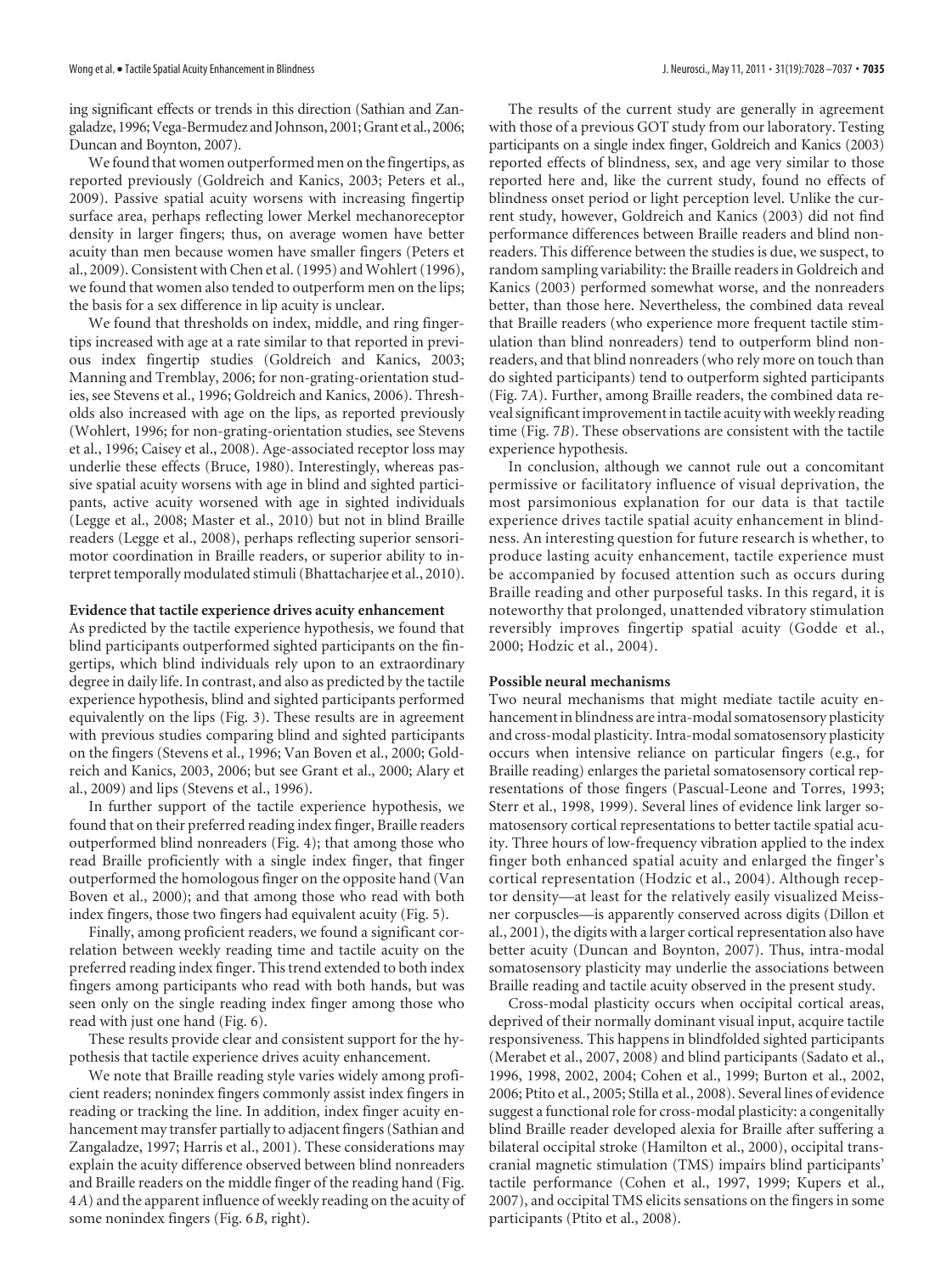Cross-modal plasticity appears to occur most extensively when visual deprivation is coupled with intensive tactile experience. Cross-modal plasticity was more pronounced in the hemisphere contralateral to the Braille reading hand in early blind participants (Burton et al., 2002). Moreover, Braille reading habits predicted the number of occipital cortical sites in blind participants that elicited sensations in the fingers when stimulated with TMS (Ptito et al., 2008). Training of blind participants on a task involving the tongue was necessary both to induce cross-modal plasticity (Ptito et al., 2005) and for occipital TMS to elicit tactile sensations on the tongue (Kupers et al., 2006). Thus, cross-modal plasticity, like intra-modal somatosensory plasticity, may contribute to experience-dependent tactile perceptual enhancement in blindness.

Interestingly, these two forms of neural reorganization may play a role beyond tactile acuity enhancement. Blind participants show superior auditory perception (Lessard et al., 1998; Röder et al., 1999) and both intra-modal and cross-modal cortical plasticity for auditory tasks (Kujala et al., 1995, 2005; Weeks et al., 2000; Elbert et al., 2002; Gougoux et al., 2005; Collignon et al., 2007). Future neurophysiological, psychophysical, and computational modeling research will elucidate how these forms of plasticity may improve acuity in the intact senses.

#### **References**

- Alary F, Duquette M, Goldstein R, Elaine Chapman C, Voss P, La Buissonnière-Ariza V, Lepore F (2009) Tactile acuity in the blind: a closer look reveals superiority over the sighted in some but not all cutaneous tasks. Neuropsychologia 47:2037–2043.
- Bhattacharjee A, Ye AJ, Lisak JA, Vargas MG, Goldreich D (2010) Vibrotactile masking experiments reveal accelerated somatosensory processing in congenitally blind Braille readers. J Neurosci 30:14288 –14298.
- Bruce MF (1980) The relation of tactile thresholds to histology in the fingers of elderly people. J Neurol Neurosurg Psychiatry 43:730 –734.
- Burton H, Snyder AZ, Conturo TE, Akbudak E, Ollinger JM, Raichle ME (2002) Adaptive changes in early and late blind: a fMRI study of Braille reading. J Neurophysiol 87:589 – 607.
- Burton H, McLaren DG, Sinclair RJ (2006) Reading embossed capital letters: an fMRI study in blind and sighted individuals. Hum Brain Mapp 27:325–339.
- Caisey L, Gubanova E, Camus C, Lapatina N, Smetnik V, Lévêque JL (2008) Influence of age and hormone replacement therapy on the functional properties of the lips. Skin Res Technol 14:220 –225.
- Chen CC, Essick GK, Kelly DG, Young MG, Nestor JM, Masse B (1995) Gender-, side- and site-dependent variations in human perioral spatial resolution. Arch Oral Biol 40:539 –548.
- Cohen LG, Celnik P, Pascual-Leone A, Corwell B, Falz L, Dambrosia J, Honda M, Sadato N, Gerloff C, Catalá MD, Hallett M (1997) Functional relevance of cross-modal plasticity in blind humans. Nature 389:180-183.
- Cohen LG, Weeks RA, Sadato N, Celnik P, Ishii K, Hallett M (1999) Period of susceptibility for cross-modal plasticity in the blind. Ann Neurol  $45:451-460.$
- Collignon O, Lassonde M, Lepore F, Bastien D, Veraart C (2007) Functional cerebral reorganization for auditory spatial processing and auditory substitution of vision in early blind subjects. Cereb Cortex 17:457– 465.
- Craig JC, Johnson KO (2000) The two-point threshold: not a measure of tactile spatial resolution. Curr Dir Psychol Sci 9:29 –32.
- Dillon YK, Haynes J, Henneberg M (2001) The relationship of the number of Meissner's corpuscles to dermatoglyphic characters and finger size. J Anat 199:577–584.
- Duncan RO, Boynton GM (2007) Tactile hyperacuity thresholds correlate with finger maps in primary somatosensory cortex (S1). Cereb Cortex 17:2878 –2891.
- Elbert T, Sterr A, Rockstroh B, Pantev C, Müller MM, Taub E (2002) Expansion of the tonotopic area in the auditory cortex of the blind. J Neurosci 22:9941–9944.

Facchini S, Aglioti SM (2003) Short term light deprivation increases tactile spatial acuity in humans. Neurology 60:1998 –1999.

Gibson GO, Craig JC (2002) Relative roles of spatial and intensive cues

in the discrimination of spatial tactile stimuli. Percept Psychophys 64:1095–1107.

- Gibson GO, Craig JC (2006) The effect of force and conformance on tactile intensive and spatial sensitivity. Exp Brain Res 170:172–181.
- Godde B, Stauffenberg B, Spengler F, Dinse HR (2000) Tactile coactivationinduced changes in spatial discrimination performance. J Neurosci 20: 1597–1604.
- Goldreich D, Kanics IM (2003) Tactile acuity is enhanced in blindness. J Neurosci 23:3439 –3445.
- Goldreich D, Kanics IM (2006) Performance of blind and sighted humans on a tactile grating detection task. Percept Psychophys 68:1363–1371.
- Goldreich D, Wong M, Peters RM, Kanics IM (2009) A tactile automated passive-finger stimulator (TAPS). J Vis Exp 28:1374.
- Gougoux F, Zatorre RJ, Lassonde M, Voss P, Lepore F (2005) A functional neuroimaging study of sound localization: visual cortex activity predicts performance in early-blind individuals. PLoS Biol 3:e27.
- Grant AC, Zangaladze A, Thiagarajah MC, Sathian K (1999) Tactile perception in developmental dyslexia: a psychophysical study using gratings. Neuropsychologia 37:1201–1211.
- Grant AC, Thiagarajah MC, Sathian K (2000) Tactile perception in blind Braille readers: a psychophysical study of acuity and hyperacuity using gratings and dot patterns. Percept Psychophys 62:301–312.
- Grant AC, Fernandez R, Shilian P, Yanni E, Hill MA (2006) Tactile spatial acuity differs between fingers: a study comparing two testing paradigms. Percept Psychophys 68:1359 –1362.
- Hamilton R, Keenan JP, Catala M, Pascual-Leone A (2000) Alexia for Braille following bilateral occipital stroke in an early blind woman. Neuroreport 11:237–240.
- Harris JA, Harris IM, Diamond ME (2001) The topography of tactile learning in humans. J Neurosci 21:1056 –1061.
- Hodzic A, Veit R, Karim AA, Erb M, Godde B (2004) Improvement and decline in tactile discrimination behavior after cortical plasticity induced by passive tactile coactivation. J Neurosci 24:442– 446.
- Hyllienmark L, Brismar T, Ludvigsson J (1995) Subclinical nerve dysfunction in children and adolescents with IDDM. Diabetologia 38:685– 692.
- Johnson KO, Phillips JR (1981) Tactile spatial resolution. I. Two-point discrimination, gap detection, grating resolution, and letter recognition. J Neurophysiol 46:1177–1192.
- Kauffman T, Théoret H, Pascual-Leone A (2002) Braille character discrimination in blindfolded human subjects. Neuroreport 13:571–574.
- Kontsevich LL, Tyler CW (1999) Bayesian adaptive estimation of psychometric slope and threshold. Vision Res 39:2729 –2737.
- Kujala T, Huotilainen M, Sinkkonen J, Ahonen AI, Alho K, Hämäläinen MS, Ilmoniemi RJ, Kajola M, Knuutila JE, Lavikainen J, Salonen O, Simola J, Standertskjöld-Nordenstam CG, Tiitinen H, Tissari SO, Näätänen R (1995) Visual cortex activation in blind humans during sound discrimination. Neurosci Lett 183:143–146.
- Kujala T, Palva MJ, Salonen O, Alku P, Huotilainen M, Järvinen A, Näätänen R (2005) The role of blind humans' visual cortex in auditory change detection. Neurosci Lett 379:127–131.
- Kupers R, Fumal A, de Noordhout AM, Gjedde A, Schoenen J, Ptito M (2006) Transcranial magnetic stimulation of the visual cortex induces somatotopically organized qualia in blind subjects. Proc Natl Acad Sci U S A 103:13256 –13260.
- Kupers R, Pappens M, de Noordhout AM, Schoenen J, Ptito M, Fumal A (2007) rTMS of the occipital cortex abolishes Braille reading and repetition priming in blind subjects. Neurology 68:691– 693.
- Legge GE, Madison C, Vaughn BN, Cheong AM, Miller JC (2008) Retention of high tactile acuity throughout the life span in blindness. Percept Psychophys 70:1471–1488.
- Lessard N, Paré M, Lepore F, Lassonde M (1998) Early-blind human subjects localize sound sources better than sighted subjects. Nature 395:278 –280.
- Manning H, Tremblay F (2006) Age differences in tactile pattern recognition at the fingertip. Somatosens Mot Res 23:147–155.
- Master S, Larue M, Tremblay F (2010) Characterization of human tactile pattern recognition performance at different ages. Somatosens Mot Res  $27.60 - 67$
- Merabet LB, Swisher JD, McMains SA, Halko MA, Amedi A, Pascual-Leone A, Somers DC (2007) Combined activation and deactivation of visual cortex during tactile sensory processing. J Neurophysiol 97:1633–1641.
- Merabet LB, Hamilton R, Schlaug G, Swisher JD, Kiriakopoulos ET, Pitskel